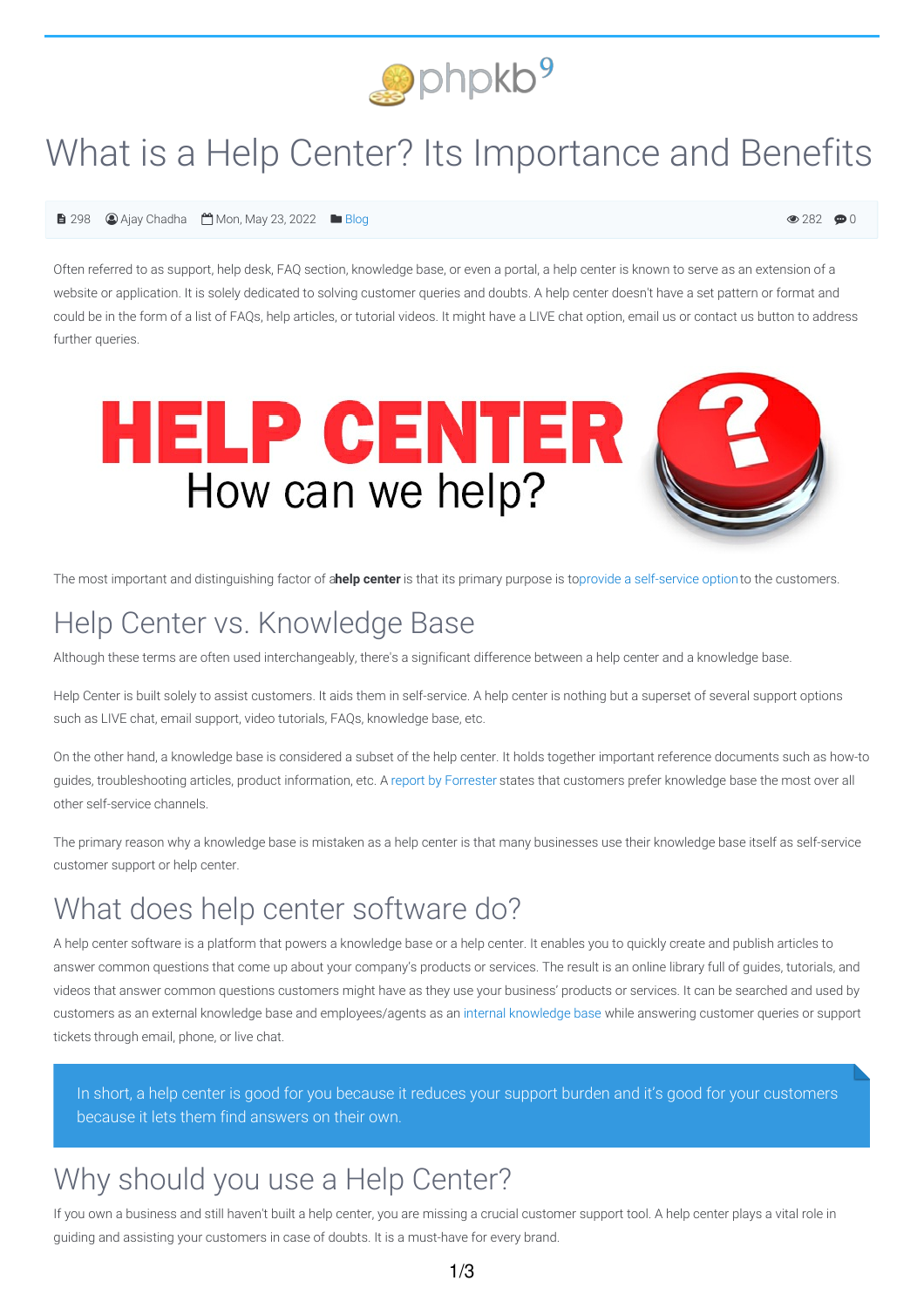

Here are the top three reasons every business should have a help center.

## 1. Customers can choose self-service without having to call.

Did you know that according to areport by [KPMG](https://home.kpmg/xx/en/home/insights/2020/01/customer-first-insights-home.html), a whopping 90% of consumers consider issue resolution to be their most crucial customer service concern?

Shocking, yet true. Imagine the process to be followed to reach customer care. First, customers have to spend time finding the customer care number, then getting through to a customer care executive, mentioning the problem, and then waiting for an appropriate response. And amid all this, what if the call gets disconnected? Or what if a customer care executive puts them on a long hold or doesn't understand their query? Such instances can result in a lot of frustration for your customers.

It would be much simpler for customers if they could search and find the required answers by themselves. This can be done by referring to the credible help center of the organization.

#### 2. Aids the customer service executives

The chances of customers reaching out to customer support executives are comparatively less in the presence of a help center. However, if they do reach out for assistance, it will be easier for your support team to browse through the knowledge base articles and answer customer queries quickly.

They could also link them to relevant articles, tutorials, FAQs, and images for further assistance. Not only does this save the time and effort of your customer executives, but also money on support hours. It undoubtedly keeps the customers happy with prompt service.

## 3. Creates uniformity and organizes the data

Websites cannot be loaded with all the data on a single page. This will result in a long scroll for the users, and messy websites can also be challenging to navigate.

For example, many websites have a long list of FAQs on the main page, and below that is a "contact us" button, which is hardly visible. This can cause the customer to get irritated quickly.

A help center can consist of several tabs that provide relevant information to the customers. It can help you categorize all the data and organize it easily and navigably.

According to research from American Express, 6 out of 10 U.S. consumers report that their preferred channel for simple inquiries is a digital self-service tool, such as a self-service portal with a knowledge base or help centel

## Best Help Center Software in 2022

Now that you know the importance and functions of a help center, let us browse through the most popular help center software you can implement for your customers.

#### 1. PHPKB

An all-in-one knowledge base with highly customizable features and flexibility to integrate with 3<sup>d</sup> party tools, [PHPKB](https://www.phpkb.com/) is the top choice to**create a help center** for small and big brands alike.

It provides arange of [features](https://www.phpkb.com/features-list) like multi-lingual support, advanced security, backup options, a high-level text editor, SEO support, and in-depth analytics that make it an all-around application.

It is easy to upload all customer-related quides, data, and tutorials on PHPKB and update them regularly. It is easy to navigate, and its userfriendly interface also makes it a platform that doesn't require any training for usage.